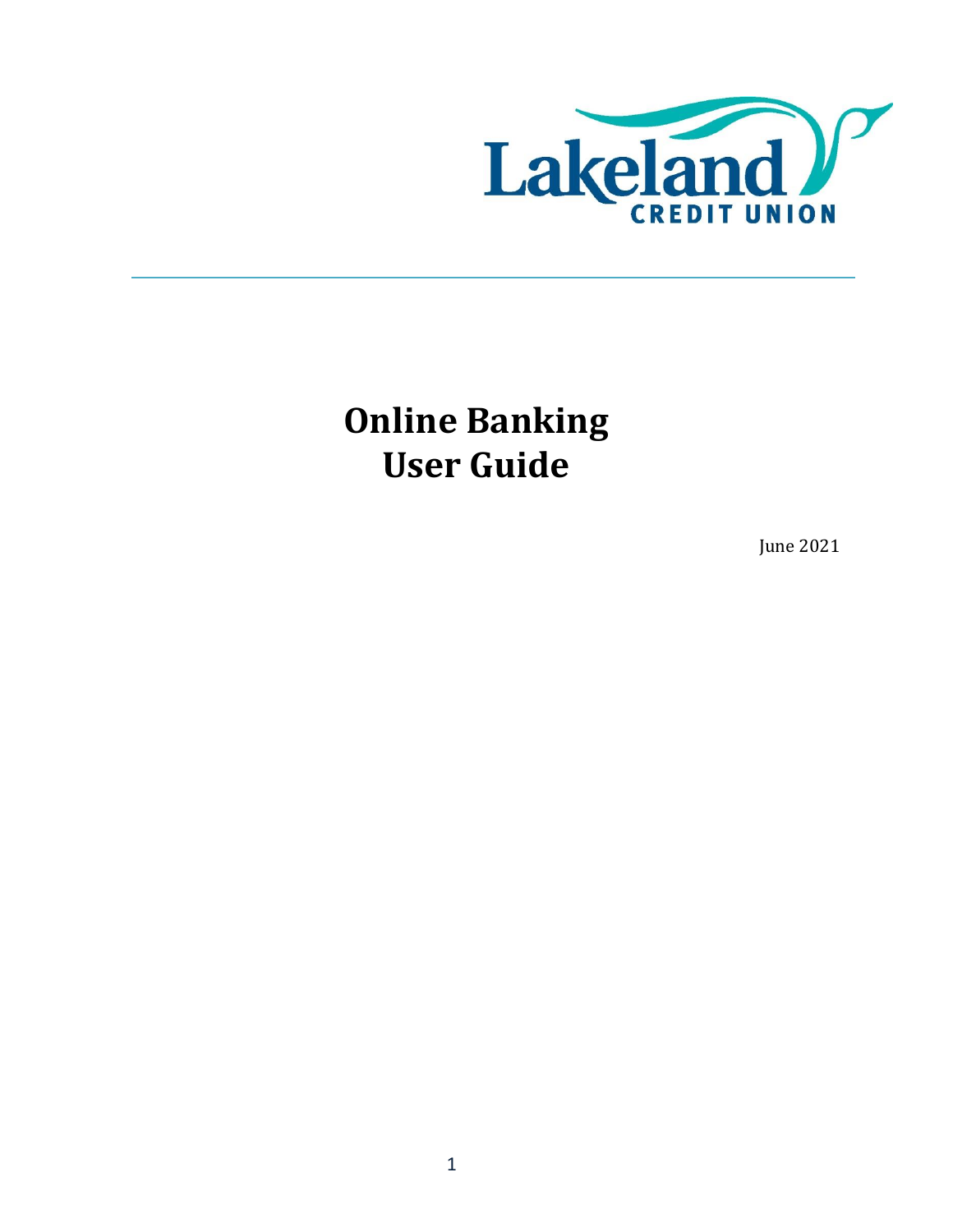# **Table of Contents**

## **Page Title**

| 3 | <b>Profile Set Up and Login</b>                            |
|---|------------------------------------------------------------|
|   | <b>First Time Login using a Password</b>                   |
|   | <b>First Time Login using Date of Birth</b>                |
| 3 | <b>View Account Activity and eStatements</b>               |
|   | <b>View Account Activity</b>                               |
|   | <b>View eStatements</b>                                    |
| 4 | <b>Bill Payments</b>                                       |
|   | <b>Add a Payee in Bill Payments</b>                        |
|   | <b>Delete Payee from Bill Payments</b>                     |
|   | Make a Bill Payment - Immediate or Scheduled               |
|   | Make a Bill Payment - Recurring                            |
|   | Delete a Bill Payment                                      |
| 5 | <b>Transfers</b>                                           |
|   | Making a Transfer - Immediate, Scheduled, or Recurring     |
|   | <u> Making a Transfer - To Another Lakeland CU Member</u>  |
| 5 | <b>Interac e-Transfers</b>                                 |
|   | <b>Add a Contact</b>                                       |
|   | Delete a Contact                                           |
| 6 | <b>Edit a Contact</b>                                      |
|   | Send an e-Transfer                                         |
|   | <b>Cancel an e-Transfer</b>                                |
|   | <b>Set Up Autodeposit</b>                                  |
| 6 | <b>Favourites</b>                                          |
|   | <b>Setting up Favourites</b>                               |
|   | <b>Using a Favourite</b>                                   |
|   | <b>Deleting a Favourite</b>                                |
| 7 | <b>Alerts</b>                                              |
|   | <b>Security Alerts</b>                                     |
|   | <b>Account Alerts</b>                                      |
| 8 | <b>Additional</b>                                          |
|   | <b>Opening an Account</b>                                  |
|   | <b>Send a Message</b>                                      |
|   | View a Message                                             |
|   | <b>Change a Password</b>                                   |
|   | Change Contact Information - Address, Phone, email Address |
| 9 | <b>Add/Update a Profile Picture</b>                        |
|   | Lock/Unlock a Device                                       |
|   | <b>Main Account</b>                                        |
|   | <b>Nickname an Account</b>                                 |
|   | <u>Add a Stop Payment on a Cheque</u>                      |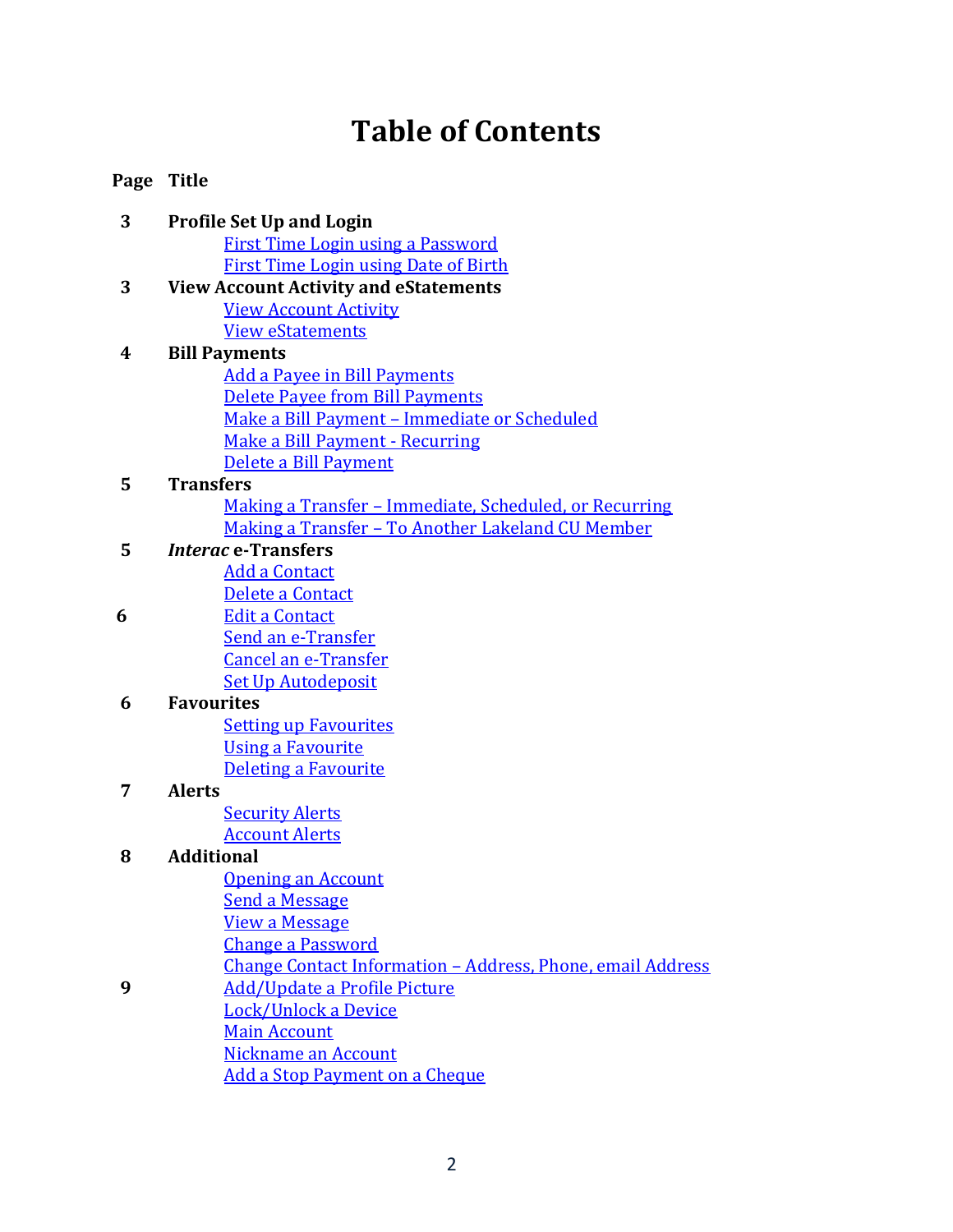## **Profile Set Up and Login**

## <span id="page-2-0"></span>**First Time Login using a Password**:

- 1. Go to *lakelandcreditunion.com* and click *Sign In*, located on the top-right.
- 2. Enter the **19-digit debit card number**.
- 3. Choose a unique **username** (max. 35 characters) as this username cannot be changed.
- 4. Enter a **password** (min. 10 characters) with at least one uppercase, one
- lowercase letter and one number.
- 5. Enter your **mobile number** or **email address**.
- 6. If the contact information you enter does not match what we have on file, you will receive a verification code. Enter that **code** in the pop-up screen. If the information you provided matches our files, you won't have to perform this step.
- 7. If everything is correct, click **Create user profile** to finish up.

The next time you come back, simply use your new username and password to sign in.

### <span id="page-2-1"></span>**First Time Login using Date of Birth**:

- 1. Go to *lakelandcreditunion.com* and click **Sign In**, located on the top-right.
- 2. Enter your **19-digit debit card number**
- 3. To verify your identity, enter your **date of birth** and either the **mobile number** or **email address** we have on file for you.
- 4. You will receive a verification code enter that **code** in the pop-up screen.
- 5. Choose a unique **username** (max. 35 characters) as this username cannot be changed.
- 6. Enter a **password** (min. 10 characters) with at least one uppercase, one lowercase letter and one number.
- 7. If everything is correct, click **Create user profile** to finish up.

The next time you come back, simply use your new username and password to sign in.

## **View Account Activity & eStatements**

<span id="page-2-2"></span>**View Account Activity:** *View, print, or export up to 1 year of account activity.*

On top menu bar: Click **Accounts** > **View Transactions**. On the next page, click to select desired account and view the past 30 days of transactions. To view specific statement items or change the timeline, use the Filter icon.

### <span id="page-2-3"></span>**View eStatement:** *Access up to 7 years of account statements*.

On top menu bar: Click **Accounts** > **View eStatements**. On the next page, click to select desired account then open the dropdown list for the specific year and select the desired month.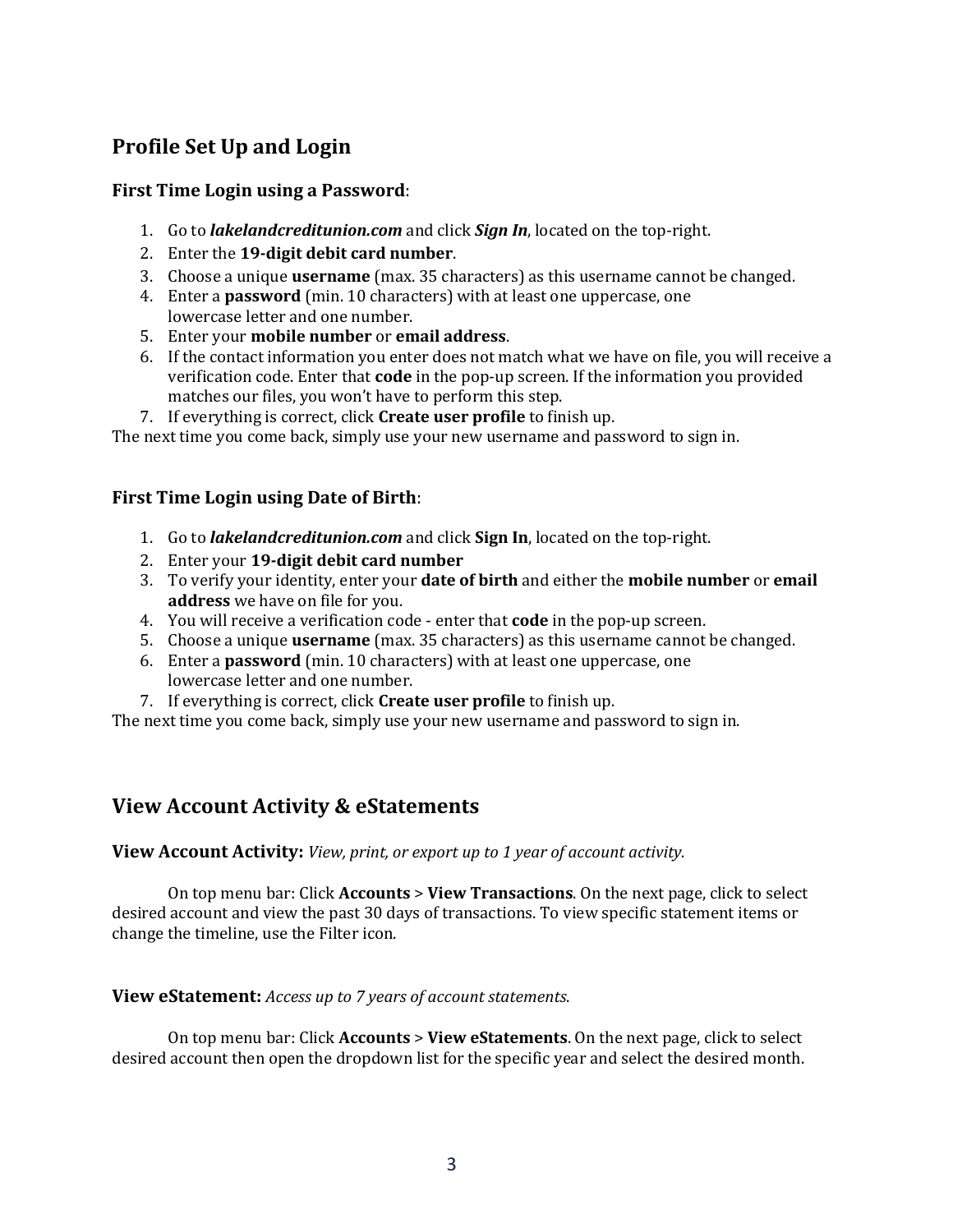## **Bill Payments**

#### <span id="page-3-0"></span>**Add a Payee in Bill Payments:** *Quickly add a bill payee to your membership profile.*

On top menu bar: Click **Transfers & Payments** > **Manage Payees**. On the next page, click **Add Payee**. On the following page, start typing in the name of the bill payee in the **Payee Name** field to display, a list of options will display under Results. Click on the applicable bill payee to select it then enter the bill account number in the Payee Account Number field. Click Continue. Confirm the details on the next page then click Continue. Enter your One Time Password received via text or email in the Confirmation Code pop up. Click Continue.

#### <span id="page-3-1"></span>**Delete Payee from Bill Payments:** *Quickly remove a bill payee from your membership profile.*

On the top menu bar: Click **Transfers & Payments** > **Manage Payees**. On the next page, locate the bill payee to be deleted. Click the delete icon to the right of the desired payee. On the next page, review the bill payee details then click Continue.

<span id="page-3-2"></span>**Make a Bill Payment – Immediate or Scheduled:** *Immediate payments made prior to 10:20pm will complete the same day, bill paid after this time will complete the following day.*

On the top menu bar: Click **Transfers & Payments** > **Pay Bills**. Multiple bill payments can be made at the same time; to make an immediate or scheduled bill payment: Click to select the desired account the payment is to come from. Locate the bill payee from the Pay To list, enter the: Amount and Payment Date (either a current or future date), then click Continue. On the next page, review and confirm the bill payment details, then click Continue.

<span id="page-3-3"></span>**Make a Bill Payment – Recurring:** *Use this frequency when the same amount is to be paid to the same bill payee on a set frequency. i.e. every week, every month.*

On the top menu bar: Click **Transfers & Payments** > **Pay Bills**. On the next page, click to select the desired account the payment(s) is to come from then click the **Scheduled recurring payments** icon. Using the **Payee Name** dropdown list, locate and select the desired bill payee. In the Recurring Payment Details section, enter the: **Amount, Payment Frequency, Start Date,** & **End Date** (max. 10 years). Click Continue. On the next page, review and confirm the bill payment details, then click Continue.

#### <span id="page-3-4"></span>**Delete a Bill Payment:** *Use this function to cancel a bill payment the same day it was completed.*

#### **\*Bill payments can only be deleted prior to 10:20 pm on the same day as being completed.**

To delete a bill payment, on the top menu bar: Click **Transfers & Payments** > **View Scheduled Payments**. On the next page, locate the bill payment to be deleted and click the delete icon to the right of the payment. On the following page, review and confirm the bill payment details being deleted, then click Continue.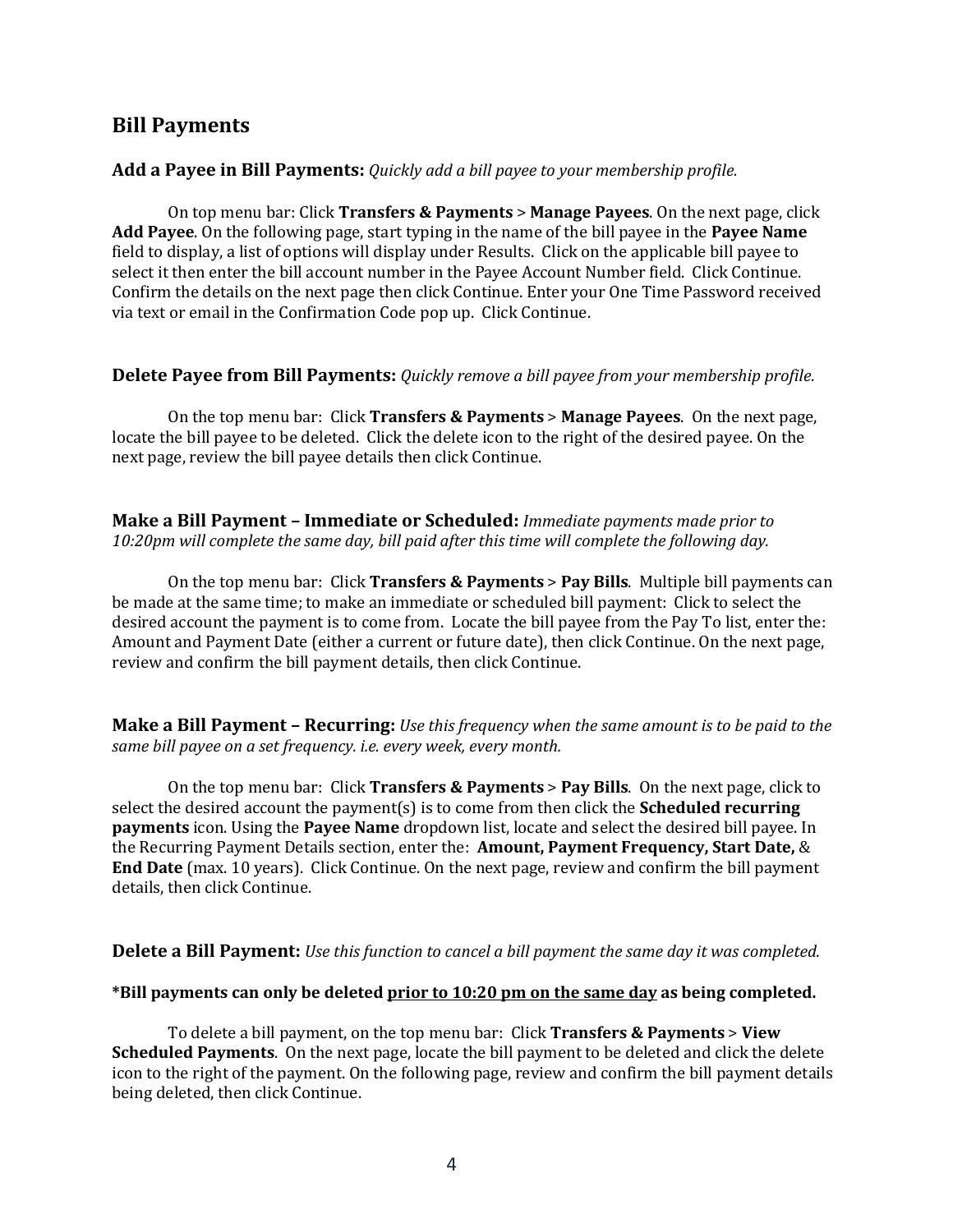## **Transfer Funds**

<span id="page-4-0"></span>**Making a Transfer – Immediate, Scheduled, or Recurring:** *Use this function to transfer funds to another of your own chequing, savings, loan, or registered variable accounts.*

On the top menu bar: Click **Transfers & Payments** > **Transfer Funds**. On the next page, click to select the desired account the transfer is to come from. Using the **My Account** dropdown list, select the account the transfer is to go to. Enter the amount and click one of the following transfer options: Immediate, Schedule (select a future date), or Recurring (select a frequency, start and end date). Click Continue.

<span id="page-4-1"></span>**Making a Transfer – To Another Lakeland CU Member:** *Use this function to transfer funds to another Lakeland Credit Union member's chequing or savings account.*

#### **\*Transfers to Another Lakeland Member are final, meaning they cannot be cancelled or stopped once confirmed and completed.**

On the top menu bar: Click **Transfers & Payments** > **Transfer Funds**. On the next page, click to select the desired account the transfer is to come from. Click the **Another Lakeland Member** radio button and enter that Member's Account Number. Enter the amount and click one of the following transfer options: Immediate, Schedule (select a future date), or Recurring (select a frequency, start and end date). Click Continue. On the following page, review and confirm the transfer details (\*ensure the account number is accurate as there is no recourse once completed), then click Continue. Enter your One Time Password received via text or email in the Confirmation Code pop-up. Click Continue.

## **Interac e-Transfer**

<span id="page-4-2"></span>**Add a Contact:** *Quickly add e-Transfer recipients to your Interac profile*.

On the top menu bar: Click **Transfers & Payments** > **Manage Contacts**. On the next page, click **Add Contact**. Complete the following fields on the next page: **Contact Name, email** and/or **Mobile Phone, Preferred Language, Notification Method, Security Question, Answer** (to be entered twice). Click Continue. Review and confirm the details of the new contact on the next page, then click Continue. Enter your One Time Password received via text or email in the Confirmation Code pop up. Click Continue.

#### <span id="page-4-3"></span>**Delete a Contact:** *Quickly delete e-Transfer recipients from your Interac profile.*

On the top menu bar: Click **Transfers & Payments** > **Manage Contacts**. On the next page, locate the applicable contact and click the delete icon located to the right of the contact details. Click Delete on the pop-up box asking: 'Do you want to delete this contact?'.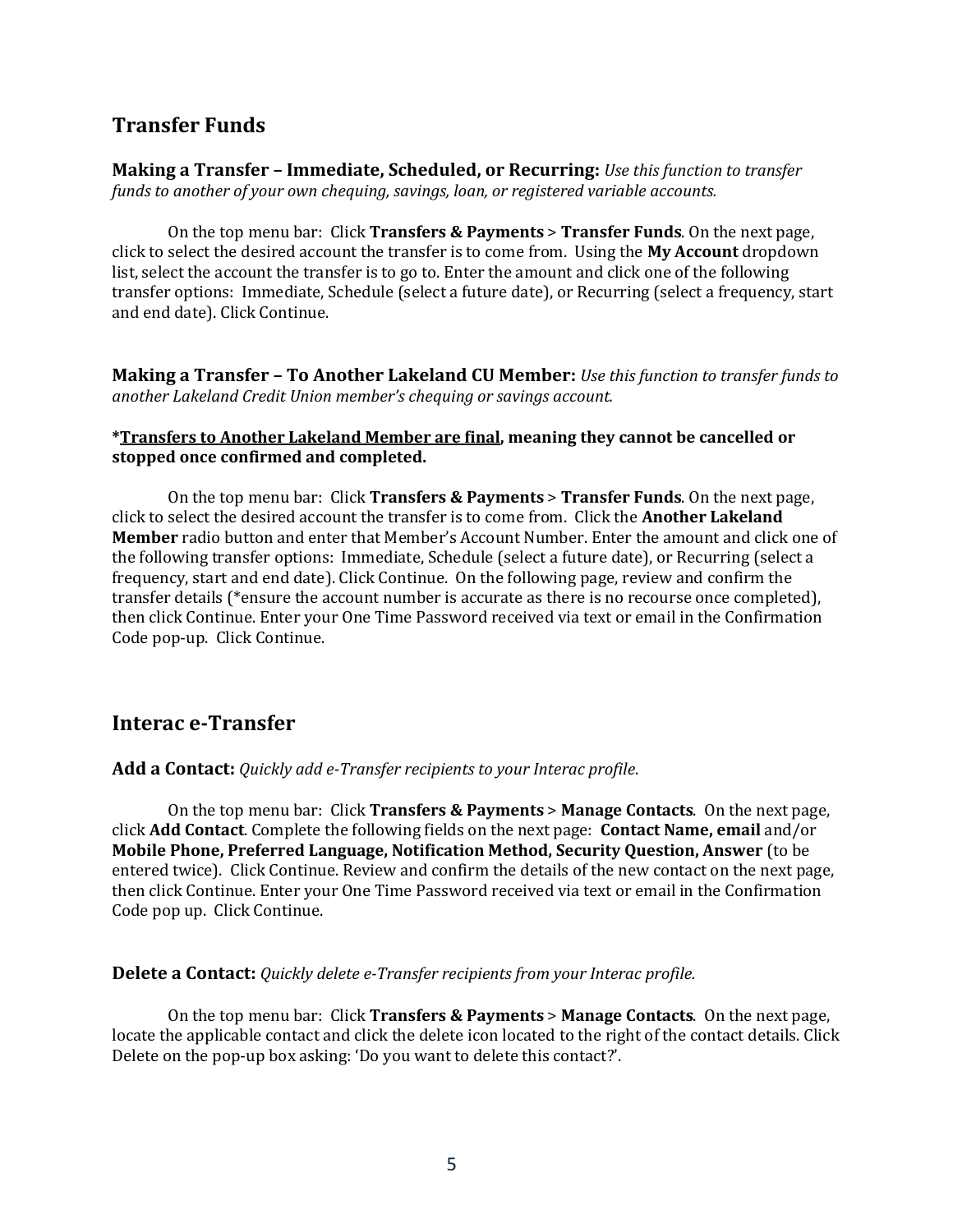<span id="page-5-0"></span>**Edit a Contact:** *Quickly update an e-Transfer recipient's mobile number, email address, or security question.*

On the top menu bar: Click **Transfers & Payments** > **Manage Contacts**. On the next page, locate the applicable contact and click the edit icon located to the right of the contact details. Update either of the contact's following details: phone number, email address, or security question. Enter the security answer, re-enter the same security answer, then click Continue. Enter your One Time Password received via text or email in the Confirmation Code pop-up. Click Continue.

<span id="page-5-1"></span>**Send an e-Transfer:** *Use this function to send money from one of your Lakeland Credit Union accounts to an e-Transfer recipient.*

On the top menu bar: Click **Transfers & Payments** > **Send Money**. On the next page, click to select the desired account the transfer is to come from then, using the dropdown list, select the applicable Contact. Enter the amount of the transfer and a memo (optional) then, click Continue. On the following page, review and confirm the details of the transfer and click Continue.

<span id="page-5-2"></span>**Cancel an e-Transfer:** *Use this function to cancel a pending e-Transfer that has not been accepted by the recipient.*

This function is available for pending e-Transfers only. On the top menu bar: Click **Transfers & Payments** > **History**. On the next page, locate the pending e-Transfer to be cancelled and click the Cancel icon (red 'x') to the right of the applicable transfer. On the following page, click Continue. Review and confirm the details of the transfer to be cancelled on the next page then, click Continue.

<span id="page-5-3"></span>**Set Up Autodeposit:** *Use this function to automatically direct incoming e-Transfers sent to a specific mobile phone number or email address to a specific account without the need to answer security questions.*

On the top menu bar: Click **Transfers & Payments** > **Autodeposit Settings**. On the next page, use the dropdown list to select the channel (mobile phone or email) the Autodeposit is to be set up for. Enter either the mobile phone number or email address, then select the account the Autodeposit it to go into using the dropdown list. Click the checkbox acknowledging the Autodeposit terms and then, click Continue. Enter your One Time Password received via text or email in the Confirmation Code pop-up. Click Continue.

## **Favourites**

<span id="page-5-4"></span>**Setting up Favourites:** *Use this function to capture the details of frequently used transactions or transfers to Another Lakeland Member for quick and convenient future use.*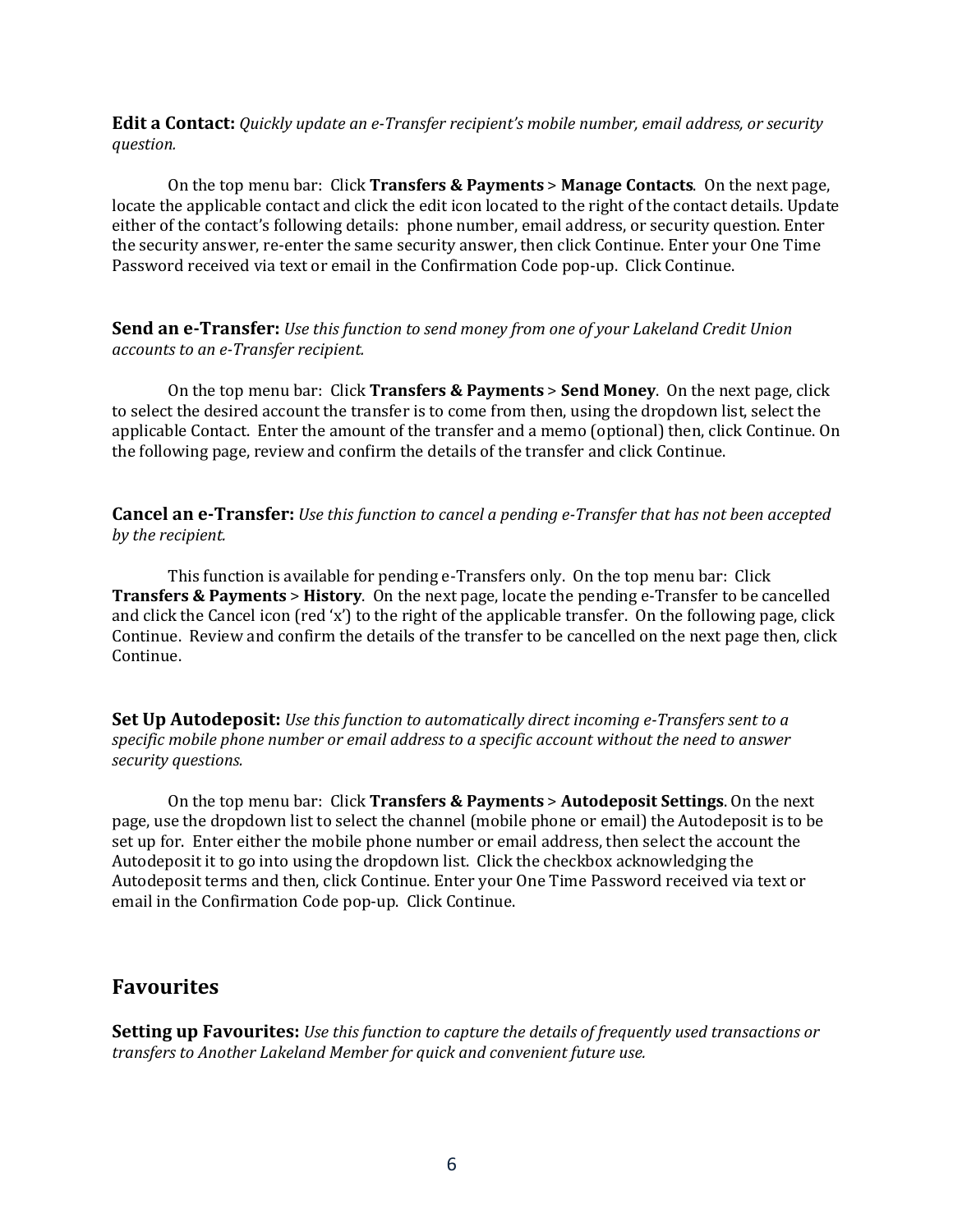Favourites can be set up for transfers and recurring bill payments. To do this, the transaction must first be completed then on the completed page of the transaction, click the Favourites icon (a heart in a red circle). Enter a name for the favourite then click Add to Favourites.

<span id="page-6-0"></span>**Using a Favourite:** *Using a quick link located on the main dashboard, quickly access and use previously completed transactions without entering all of the information again.*

From the main page, scroll down to view the Favourites icons. Locate and click the desired favourite. On the next page, make updates/changes if applicable to the account or amount then click Continue. On the following page, review and confirm the details of the transfer, then click Continue.

#### <span id="page-6-1"></span>**Deleting a Favourite:** *Quickly remove a previously set up favourite from your profile.*

From the top menu bar: Click **Accounts** > **Favourite Transactions**. On the next page, locate and click the delete icon to the right of the applicable favourite. Click Delete on the pop-up asking: 'Delete this favourite transaction?'.

## **Alerts**

<span id="page-6-2"></span>**Security Alerts:** *Receive a notification (email, text, or push) when your online banking profile has been accessed, locked, or your password has been changed.*

From the top menu bar: Click **My Lakeland** > **Security**. On the next page, click one or more of the toggle(s) (Text Message, email, Push Notification) to the right of any of the following alerts: Password Changed, Successful Login, New Biometric Access, Password Attempt Lock to enable (green) or disable (grey) that alert. Click Save.

<span id="page-6-3"></span>**Account Alerts:** *Receive a notification (email, text, or push) for specific Transaction amounts, failed transactions, or account balances on specific accounts.*

#### **\*Account Alerts are account specific therefore alerts are to be enabled/disabled on every account as needed.**

From the top menu bar: Click **My Lakeland** > **Account**. On the next page, click to select the account the alerts are applicable to. Click one or more of the toggle(s) (Text Message, email, Push Notification) to the right of any of the following alerts: **Transaction** (Deposit/Withdrawal), **Balance** (select one only of: Daily, Weekly, or Monthly Balance)/Low Balance**, Insufficient Funds** (scheduled transfers or bill payments), or **Failed Transactions** (scheduled transfers/scheduled bill payments), to enable (green) or disable (grey) that alert. Enter the limit and Amount fields are noted as applicable. Click Save.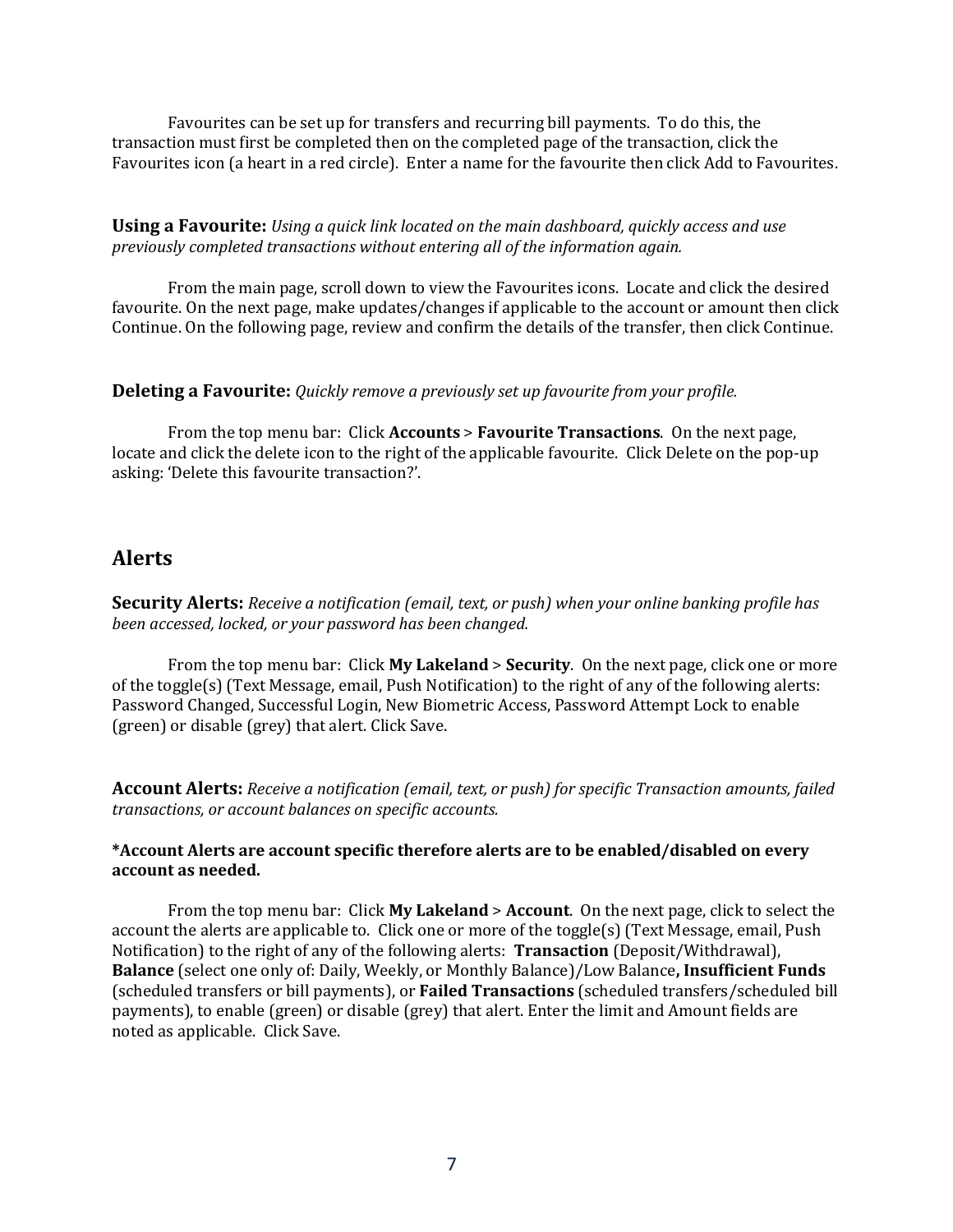## **Additional**

<span id="page-7-0"></span>**Opening an Account:** *Use this function to quickly open an additional personal chequing or savings account.*

From the top menu bar: Click **Accounts** > **Open Account**. On the next page, select an account type: Chequing or Savings by clicking 'Check the accounts' in the applicable box. On the following page, click **Open Account** to the right of the desired account then complete the following: Add a customized name (optional), enter the amount to be deposited (min \$1.00), select an Intended Use from the dropdown list, verify/change the Third Party and Tax Resident options as needed. Ensure the appropriate account is selected for the money to be transferred from (shown at the top of the screen), then click Continue. On the next page, review and confirm the details of the new account, then, click Continue.

<span id="page-7-1"></span>**Send a Message:** *Use this function to quickly send Lakeland Credit Union a secure message from within your online banking.*

From the main page, click the messages icon (envelope in a red circle) located at the topright. On the next page, click the New Message icon located at the top-right of the page. On the following page, select a message type from the Type dropdown list, enter a Subject line and a Message in the applicable fields, then click Send.

<span id="page-7-2"></span>**View a Message:** *View secure messages sent from Lakeland Credit Union while logged onto your online banking.*

From the main page, click the messages icon (envelope in a red circle) located at the topright. On the next page, received message will be visible. To open and read a message, click on the arrow to the right of the desired message.

<span id="page-7-3"></span>**Change a Password:** *Securely change your current online banking password while logged into your online banking.*

From the top menu bar: Click **My Lakeland** > **Password.** On the next page, enter your current password in the Current Password field, then enter a New Password, and re-enter that new password. Click Continue. To confirm the password change, click Continue on the following page. Enter your One Time Password received via text or email in the Confirmation Code pop-up. Click Continue.

<span id="page-7-4"></span>**Change Contact Information – Address, Phone, email:** *Used to update and/or change your primary mailing address, civic address, mobile phone, home phone, business phone, and/or email address on file with Lakeland Credit Union.*

From the top menu bar: Click **My Lakeland** > **Contact Details**. On the next page, update the applicable fields as needed under one or more of the following: Legal Address, Mailing Address,